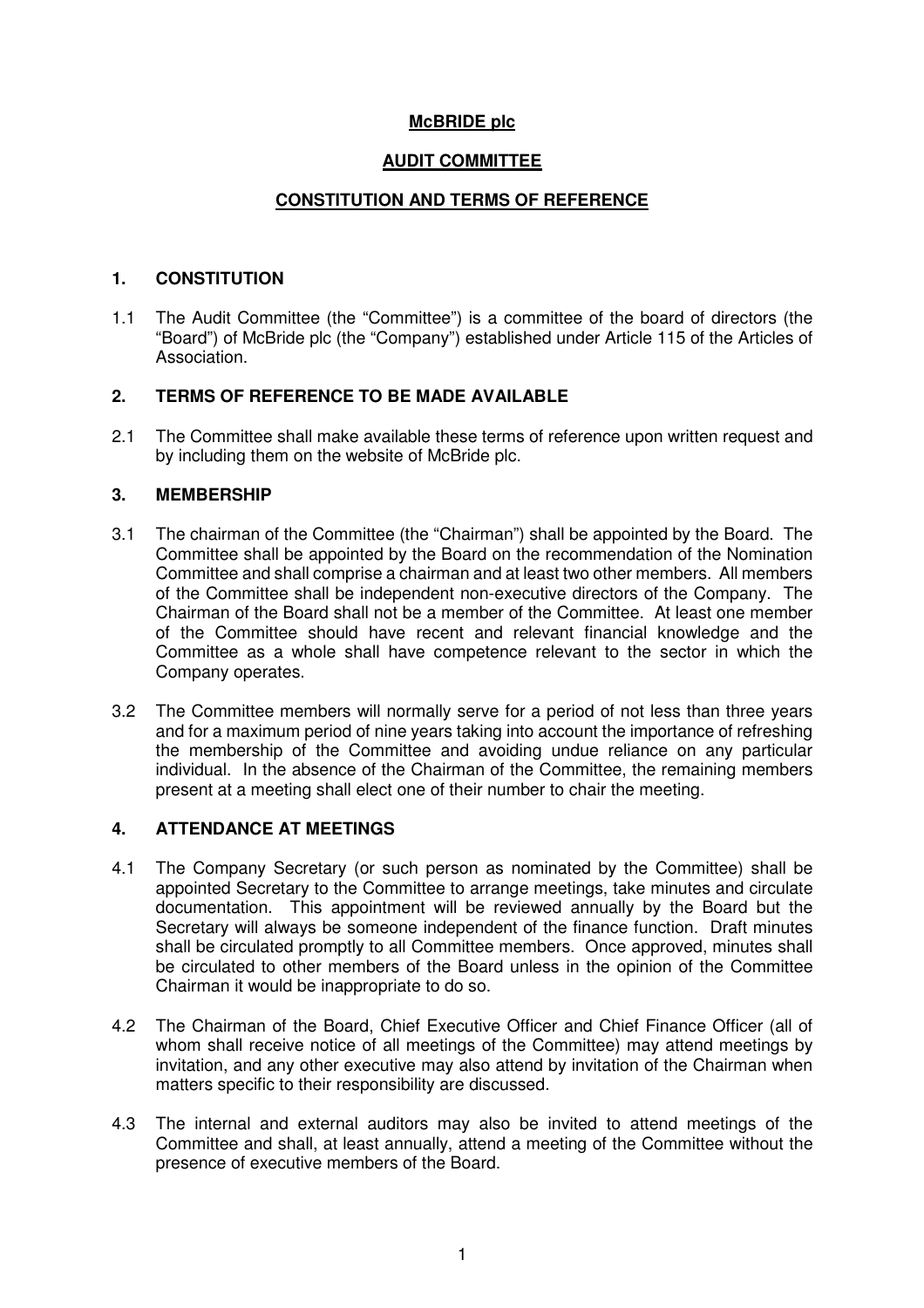- 4.4 These arrangements shall be without prejudice to (a) the internal auditor's right of direct access to the Chairman of the Board and the Chairman of the Committee; or (b) the external auditors' right of direct access to the Chairman of the Board, the Chairman and the members of the Committee.
- 4.5 The Secretary shall ascertain, at the beginning of each meeting, the existence of any conflicts of interest and minute them accordingly.

# **5. FREQUENCY OF MEETINGS**

- 5.1 There shall be a minimum of three meetings per annum including one meeting after the year end at which the external auditors will present the audited accounts and their management report. Meetings shall be called by the Secretary, giving reasonable notice, at the request of any member or at the request of the external auditors or the Head of Internal Audit (should they consider it necessary).
- 5.2 A quorum of the Committee will be two members and, wherever possible, any quorum will include a member with recent and relevant financial experience.
- 5.3 Notice of each meeting, confirming the venue, time and date, and an agenda of items to be discussed should be sent to all members of the Committee, any person required to attend and any other non-executive directors no later than five days before the date of the meeting.
- 5.4 Outside of the formal meeting programme, the Committee Chairman will maintain dialogue with key individuals involved in the company's governance including the Chairman, Chief Executive Officer, the Chief Financial Officer, the external audit lead partner and the head of internal audit.

### **6. REPORTING**

- 6.1 A duly convened meeting of the Committee at which a quorum is present shall be competent to exercise all or any of the powers, authorities and discretions vested in or exercisable by the Committee.
- 6.2 The Chairman shall report to the Board after each meeting and shall, once a year, report to the Board on issues arising from its work in the preceding financial year. At the beginning of each meeting the Secretary shall ascertain any conflicts of interest and minute them accordingly. Such minutes shall be circulated to all members of the Committee and, once agreed, to members of the Board unless it is inappropriate to do so, and to the external auditors when the Committee considers it necessary to do so.
- 6.3 The Committee shall prepare a report on its role and responsibilities and the actions it has taken to discharge those responsibilities for inclusion in the Company's annual report and accounts. The report shall include details of the names and qualifications of the members, the number of meetings in the period and the attendance by each member. The report shall also take account of Financial Reporting Council ("FRC") and other relevant regulations and guidelines.
- 6.4 Where disagreements between the Committee and the Board cannot be resolved, the Committee shall report the issue to the shareholders as part of the report on its activities in the Company's annual report and accounts.
- 6.5 If the Board does not accept the Committee's recommendation regarding the appointment, reappointment and removal of the external auditors, the Committee shall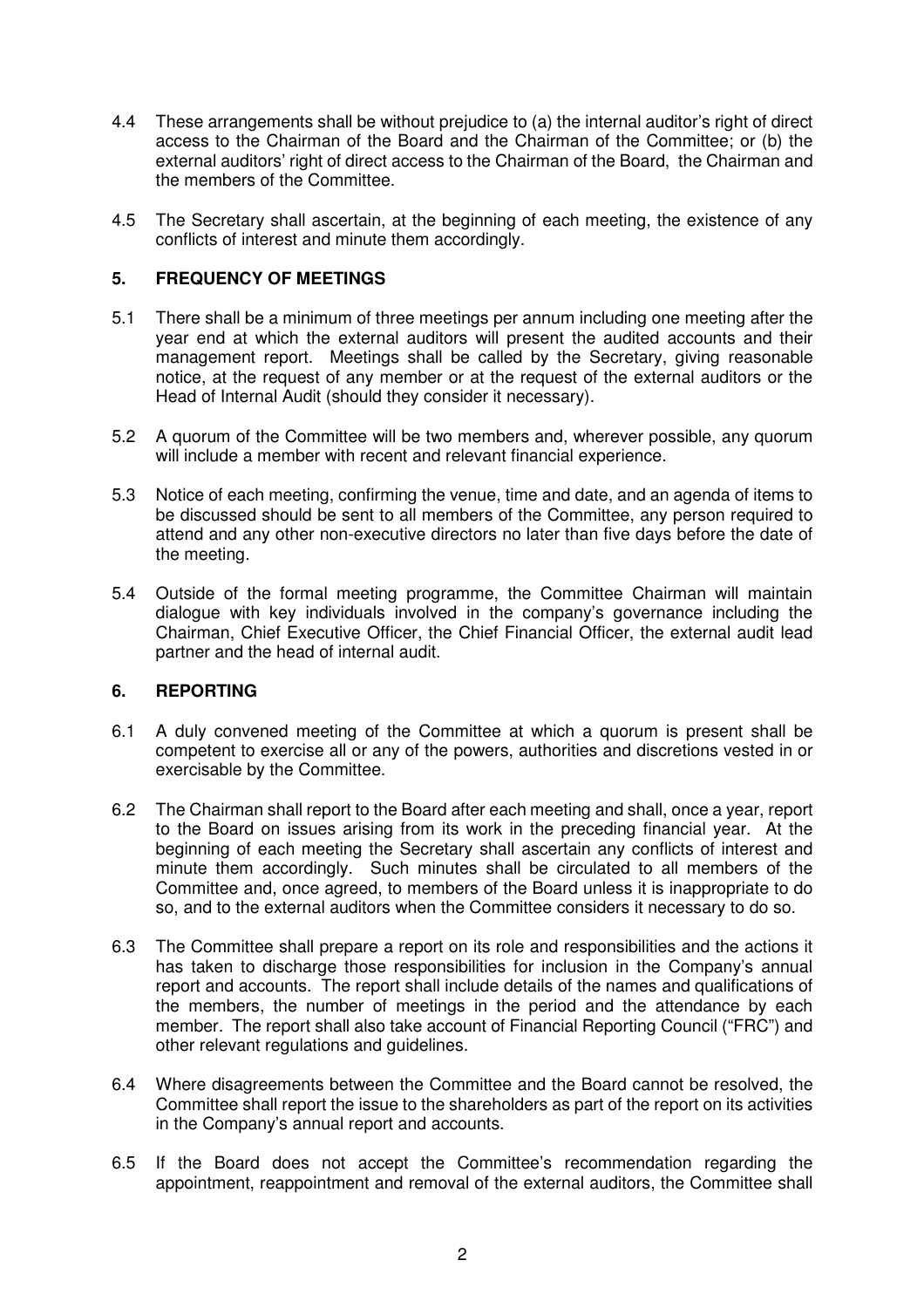include a statement in the annual report and accounts explaining its recommendation and reasons why the Board has taken a different stance.

6.6 The Chairman or, in his absence, an alternate shall attend the AGM and shall answer questions on the Committee's activities and their responsibilities.

# **7. AUTHORITY**

- 7.1 The Committee is authorised to investigate any activity within its terms of reference as defined in this charter. It has authority to request any information it requires from any employee and employees will be directed to co-operate with any request made by the Committee.
- 7.2 The Committee is authorised to obtain outside legal or other advice and to arrange attendance of outsiders with relevant experience and expertise if it considers this necessary.
- 7.3 The Committee will also have the authority to review matters arising in subsidiary companies on behalf of McBride plc. This power will also relate to overseas subsidiaries.
- 7.4 The Chairman will report to the Board on its activities and findings following each meeting of the Committee. The Committee shall make whatever recommendations to the Board it deems appropriate on any area within its remit where action or improvement is needed.

### **8. DUTIES**

The Committee shall monitor compliance with legal and regulatory requirements with the objective of ensuring that all disclosures made to shareholders are transparent, effective and meaningful.

The Committee shall take full account of the UK Corporate Governance Code (the "Code") and related guidance. Variations from the Code shall be prior approved by the Board. In fulfilling its duties, the Committee shall also take account of the provisions of the Companies Act 2006 including (but not limited to) the requirement for directors to exercise their duties in good faith and in ways most likely to promote the success of the Company for the benefit of its members as a whole. The Committee shall also have regard to the relevant regulations of the Competition and Markets Authority Statutory Audit Services Order 2014 in relation to audit contract tendering and audit firm rotation.

The duties of the Committee shall be:

### **8.1 External Audit**

**8.1.1 To oversee the Company's relations with the external auditors.** To consider and make recommendations on the appointment, reappointment and removal of the external auditors. When reviewing the appointment or reappointment of the external auditors, the Committee must consider the reputation of the firm, their audit approach and techniques, industry knowledge, independence, continuity of staffing, quality control procedures, geographical coverage and the method of communicating results. To approve the terms of engagement and the remuneration to be paid to the external auditors in respect of audit services provided, ensuring that the fee is appropriate and an effective and high quality audit can be conducted for that fee. To investigate the issues leading to the resignation of an auditor and to decide on any consequential action. To disclose in the Company's annual report and accounts the Committee's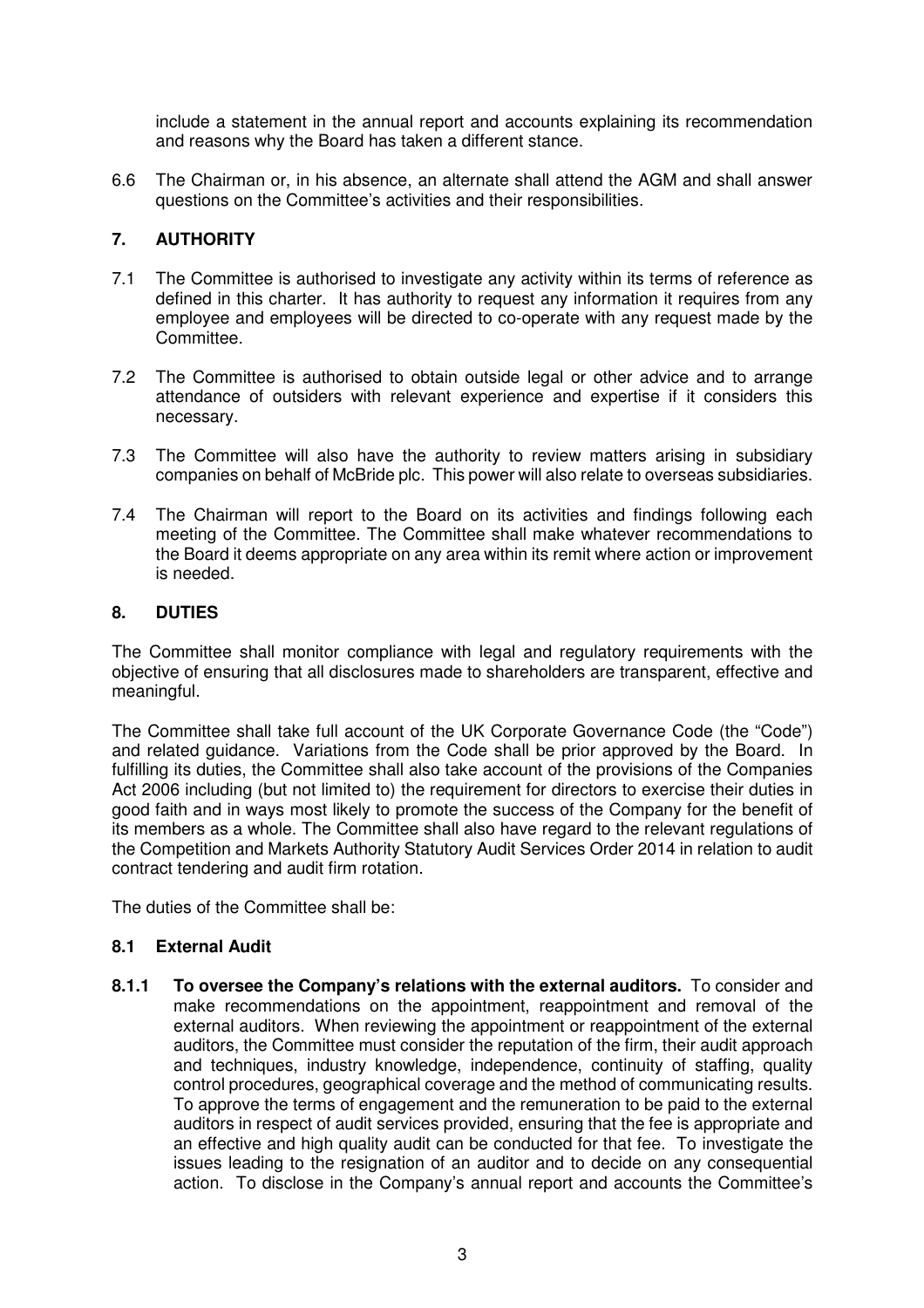approach to auditor selection including (if applicable) any contractual obligation to appoint certain types of audit firm or restrictions on the Committee's choice of external auditors together with information on the appointment, reappointment or removal of the external auditors including information on, length of tenure of the current auditor, when a tender was last conducted and advance notice of any retendering plans.

- **8.1.2 The external audit contract should be put out to tender at least every ten years** with consideration given to external tendering at least every five years. In respect of such tender, the Committee shall oversee the selection process and ensure that all tendering firms have such access as is necessary to information and individuals during the process.
- **8.1.3 To review and approve the annual audit plan and audit process,** and ensure that it is consistent with the scope of the audit engagement, having regard to the seniority, expertise and experience of the audit team.
- **8.1.4 To assess and keep under review the relationship with the external auditors**  including the qualification, expertise and resources, effectiveness, independence and objectivity of the external auditors. To seek from the audit firm, on an annual basis, information about policies and processes for maintaining independence and monitoring compliance with relevant requirements and receive a report on their own internal quality procedures. To monitor the firm's compliance with applicable ethical guidance relating to the rotation of audit partners, the level of fees that the Company pays in proportion to the overall fee income of the firm, office and partner and other related regulatory requirements. To agree with the Board and monitor the Company's policy for the employment of former employees of the external auditors. To satisfy itself that there are no relationships (such as family, employment, investment, financial or business) between the external auditors and the Company (other than in the ordinary course of business). To consider any risks of the external auditors withdrawing from the market. To suggest factors to be considered in the event of engaging firms from more than one network to work on the audit.
- **8.1.5 To develop and recommend to the Board the Company's policy on the provision of non-audit services** by the external auditors and ensure that the provision of such services does not impair the external auditors' independence or objectivity. The policy should specify the types of non-audit work from which the external auditors are excluded and those for which they may be retained with and without consideration by the Committee; it should be reviewed at least once per year. The annual report should explain how the auditor is objective and independent when they also provide nonaudit services.
- **8.1.6 To meet regularly with the external auditors.** Before each audit, the Committee should discuss and agree with the external auditors the nature and scope of the audit. This will include key dates in the timetable, together with the approach to important audit issues. The Committee should also consider the effect of any new or proposed changes in the accounting principles or regulatory requirements on the Group's financial position as well as any proposals which the external auditors have made vis à vis the Company's accounting policies. After each audit at the reporting stage, the Committee will review the findings of the audit with the external auditors.
- **8.1.7 To discuss problems and reservations arising from the interim and final audits, and any other matters the external auditors may wish to raise.** If considered appropriate by the external auditors, this part of the meeting should take place in the absence of management. The discussions will include the nature and resolution of any significant disagreements between the external auditors and management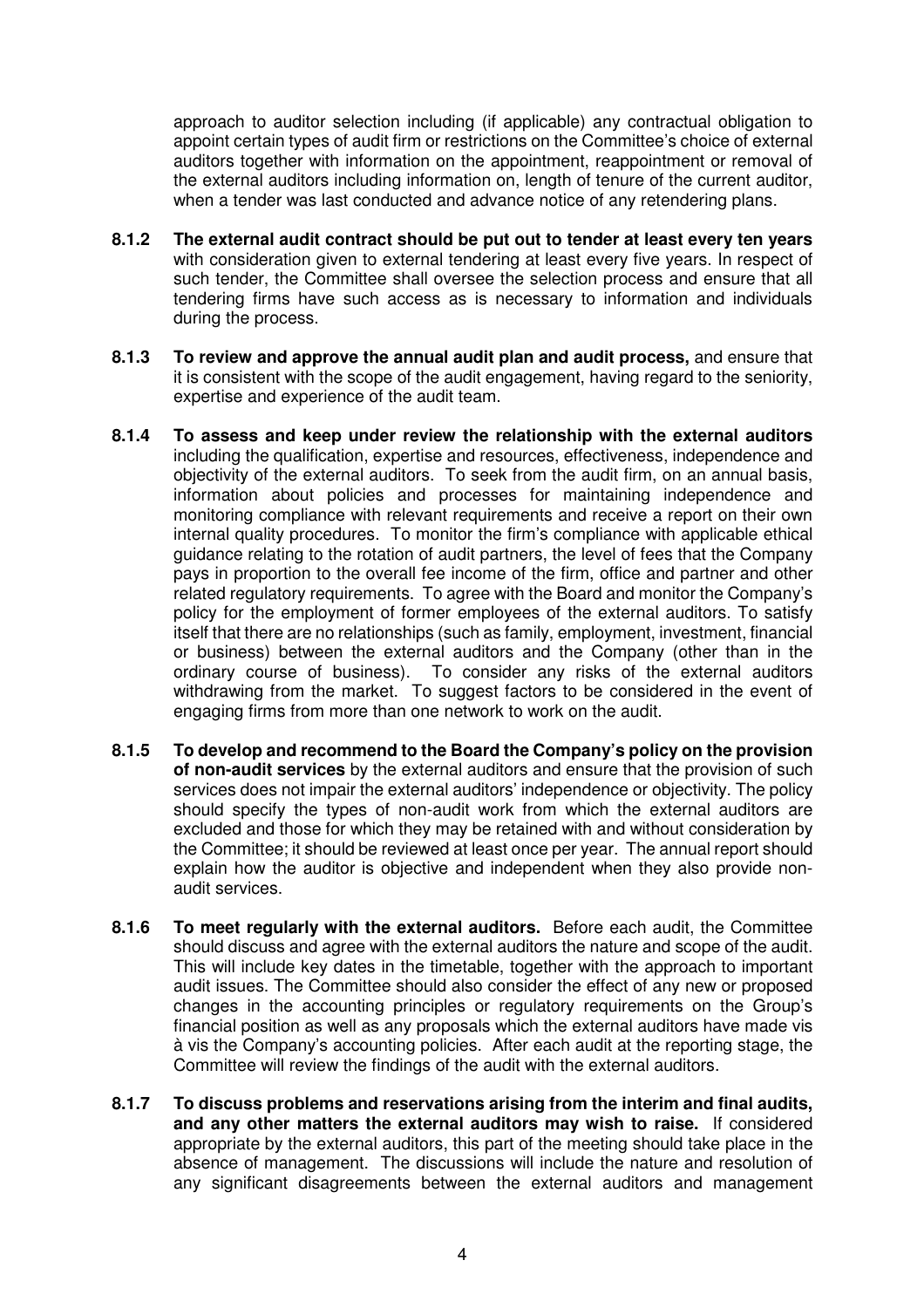together with resolution of any auditing adjustments or reclassifications made by the external auditors and their views on judgmental issues. The external auditors should also explain the reasons for any significant fluctuations between the financial years, any changes in the presentation of the accounts, as well as comment on internal controls, estimates used in the accounts and methods for auditing non-financial information.

- **8.1.8 To review the nature and results of the external audit.** To satisfy themselves as to the adequacy of the audit as well as the cost effectiveness, independence and objectivity of the external auditors, including discussing with the external auditors the scope and any matters arising from the audit. To enquire as to the Company's external auditors' views about whether management's choices of accounting policies are conservative, moderate or aggressive from the perspective of income, asset, and liability recognition, and whether those policies are common practices or minority practices. To ensure that the CFO and the Company's external auditors discuss with the Committee their qualitative judgements about the appropriateness, not just the acceptability, of accounting principles and financial disclosure practices used or proposed to be adopted by the Company and, particularly, about the degree of aggressiveness or conservatism of its accounting principles and underlying estimates.
- **8.1.9 To review the management letter and management response including the follow up of items carried forward from previous year.** The Committee should ensure that action plans are in place for the resolution of issues and should monitor the progress of this plan.
- **8.1.10 To review the disclosures made to the external auditors**. The Committee should seek to ensure that all relevant audit information has been made available to the external auditors to allow them to prepare their report, and to ensure that no false statements have been made by any director. To consider any representation letter requested by the external auditors before it is signed by management.

### **8.2 Financial Reporting**

**8.2.1 To review and monitor the integrity of the interim and annual financial statements and report to the Board on significant financial reporting issues and judgements which they contain, having regard to matters communicated to it by the auditor.** This review should focus on the consistency of and any changes to accounting policies and practices, those areas where judgement has been applied or where different approaches would have been possible, any significant adjustments resulting from the audit, compliance with accounting standards and compliance with Stock Exchange and legal requirements. In addition, the Committee must ensure it receives an explanation of any material changes in the year and satisfy themselves that the financial statements give a true and fair view of the profit, assets, liabilities, financial position of the Group. The Committee will also consider whether the Company has followed appropriate accounting standards and made appropriate accounting judgements taking into account the views of the external auditors. To enquire as to the Company's external auditors' views about how the Company's choice of accounting policies and disclosure practices may affect shareholders' and the public's view and attitudes about the Company. The Committee must ensure adequate disclosure of commitments and contingent liabilities.

#### **8.2.2 To review and challenge where necessary, the methods used to account for significant or unusual transactions where different approaches are possible.**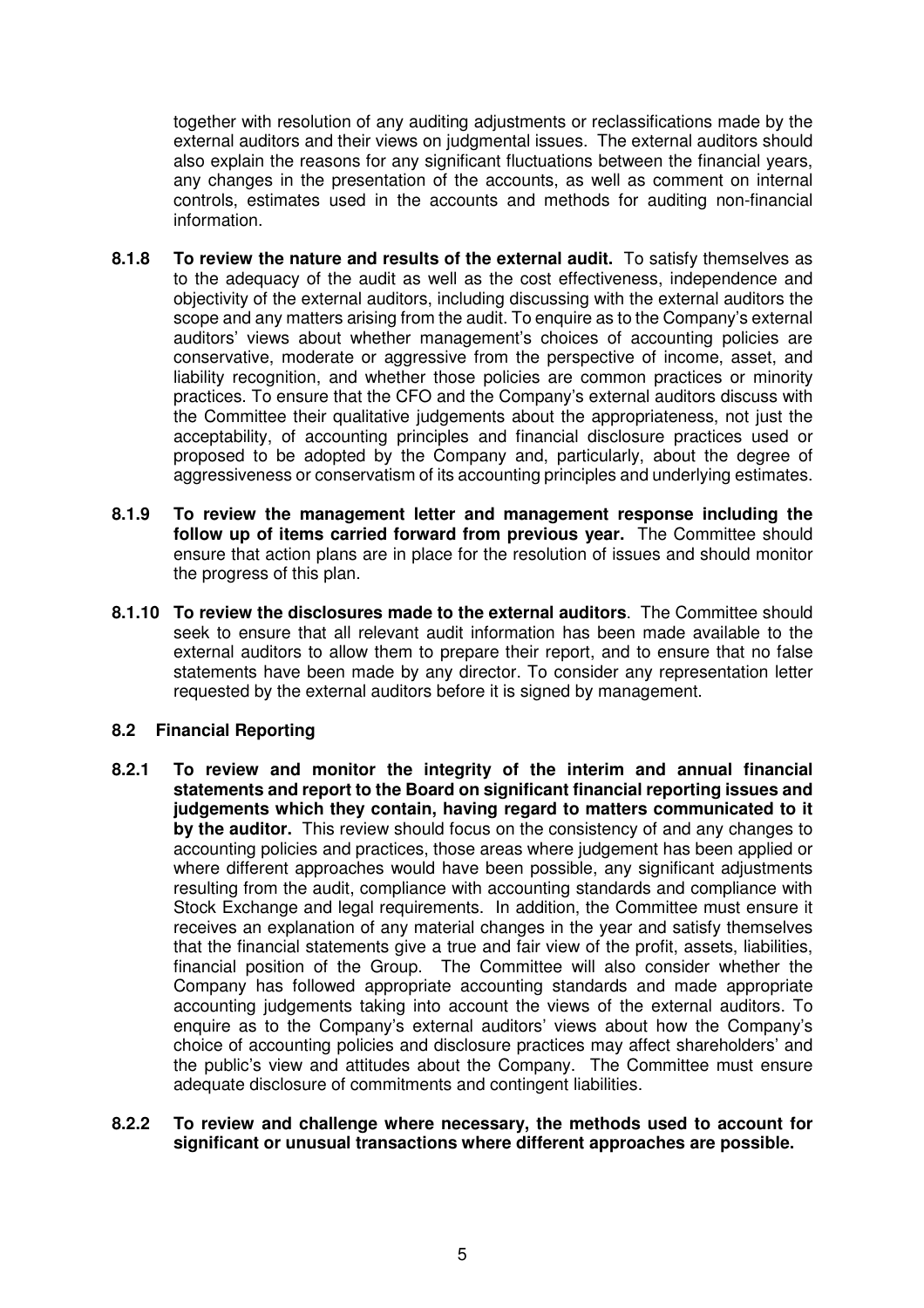- **8.2.3 To review the going concern statement.** This review should consider the assumptions used and identify, and take specific account of, any material uncertainties to the Company's ability to continue to do so over a period of at least twelve months from the date the financial statements are approved. The Committee will incorporate in its annual report a true and fair view of the Company's exposure to uncertainty and liquidity risk.
- **8.2.4 To review all material information presented with the annual financial statements,** such as the Strategic Report and the Corporate Governance Report.
- **8.2.5 To prepare and approve the Audit Committee Report** and to report to shareholders on its activities, and to consider disclosing significant issues addressed by the Committee. (Information need not be disclosed which the Committee considers would be prejudicial to the interests of the Company.).
- **8.2.6 To review and monitor the integrity of any other financial statements and formal announcements relating to the Company's financial performance.** Wherever practicable (without being inconsistent with any requirement for prompt reporting under the Listing Rules) the Committee should review such statements before release.
- **8.2.7 To review any related party transactions** and consider the adequacy of disclosure of those transactions in the annual report and accounts.
- **8.2.8 To review the Company's finance manual and Board statement on internal control.**
- **8.2.9 To perform a review of the content of the annual report and financial statements independently from both the executive directors and the external auditors,**  advising the Board on whether, taken as a whole, it is a fair, balanced and understandable and provides the information necessary for shareholders to assess the Company's position and performance, business model and strategy.
- **8.2.10 To assess the viability of the business.** Where requested by the Board, the Committee should provide advice on how, when taking into account the Company's position and principal risks, the prospects of the Company have been assessed, (including taking any qualifications or assumptions that have been made) over what specified period and why that period is regarded as appropriate

### **8.3 Internal Controls and Risk Management Systems**

- **8.3.1 To monitor the Company's internal controls and risk management systems.**  Monitor and challenge the adequacy of the Company's procedures in respect of internal controls and business risk identification and risk management processes. Check the adequacy of actions taken to remedy weaknesses and incidents. Conduct, at least annually, a review of the effectiveness of the Company's internal control systems and report accordingly to shareholders.
- **8.3.2 To review any statements prepared by the Board** on internal control systems and risk management prior to the Board endorsing such statement.
- **8.3.3 To ensure there is regular reporting by management** on their monitoring of internal controls.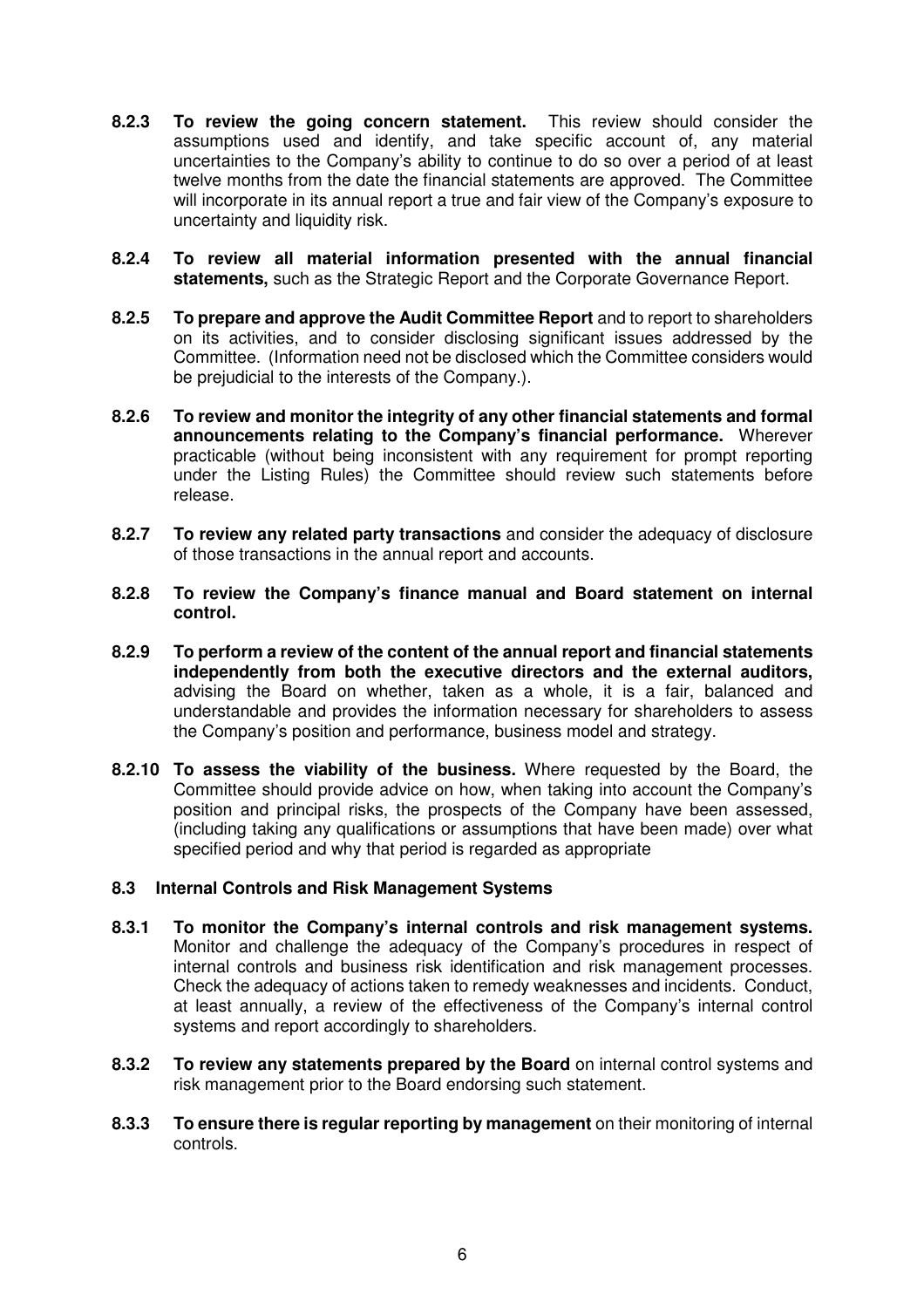#### **8.3.4 To ensure that the annual report and accounts includes a section relating to principal risks and uncertainties.**

- **8.3.5 To review the procedures for whistleblowing and fraud detection.** To review the Company's arrangements for its employees to raise concerns, in confidence, about possible wrongdoings in financial reporting or other serious matters and ensure these arrangements allow for proportionate and independent investigation and follow up action. To review the Company's procedures for detecting fraud.
- **8.3.6 To consider the ethics and policies** for ensuring that the Company complies with the Company's policies for preventing or detecting fraud and its code of corporate conduct/business with relevant regulatory and legal requirements.

### **8.4 Internal Audit**

- **8.4.1 To review the Company's systems and controls** for the prevention of bribery and corruption, and receive reports on any matters of non-compliance.
- **8.4.2 To consider the need for an internal audit function** where no such function exists and to make a recommendation to the Board of whether such a function should be established. The reasons for the absence of such a function should be explained in the relevant section of the annual report.
- **8.4.3 To monitor and review the effectiveness of the internal audit programme** in the context of the overall risk management system. Where there is an internal audit function to ensure that internal audit is operating efficiently and effectively within the organisation. To review and assess the internal audit plan and review reports from the auditors, their recommendations and management responsiveness.
- **8.4.4 To review the scope, results and extent of the internal audit function** and to satisfy themselves of its adequacy, particularly in terms of resources, reporting lines, independence, objectivity and standing work programme and actions upon its recommendations. To approve the appointment or termination of appointment of the head of internal audit and to meet with the head of internal audit at least once a year without the presence of management.
- **8.4.5 To review and concur in the appointment, replacement or dismissal of internal auditors.**
- **8.4.6 To consider whether an independent, third party review of internal audit effectiveness and processes is appropriate.**
- **8.4.7 To ensure co-ordination between the internal audit function and the Company's external auditors** and ensure that there is a right of direct access to the Chairman of the Board and to the Committee**.**

### **8.5 General**

- **8.5.1 To oversee the year-end planning process** including scope, planned levels of materiality and proposed resources.
- **8.5.2 To ensure appropriate follow up actions are pursued.** To review internal and external audit reports to ensure that where major deficiencies or breakdowns in controls or procedures have been identified, appropriate and prompt remedial action is taken by management. To review reports on any major defalcations, frauds and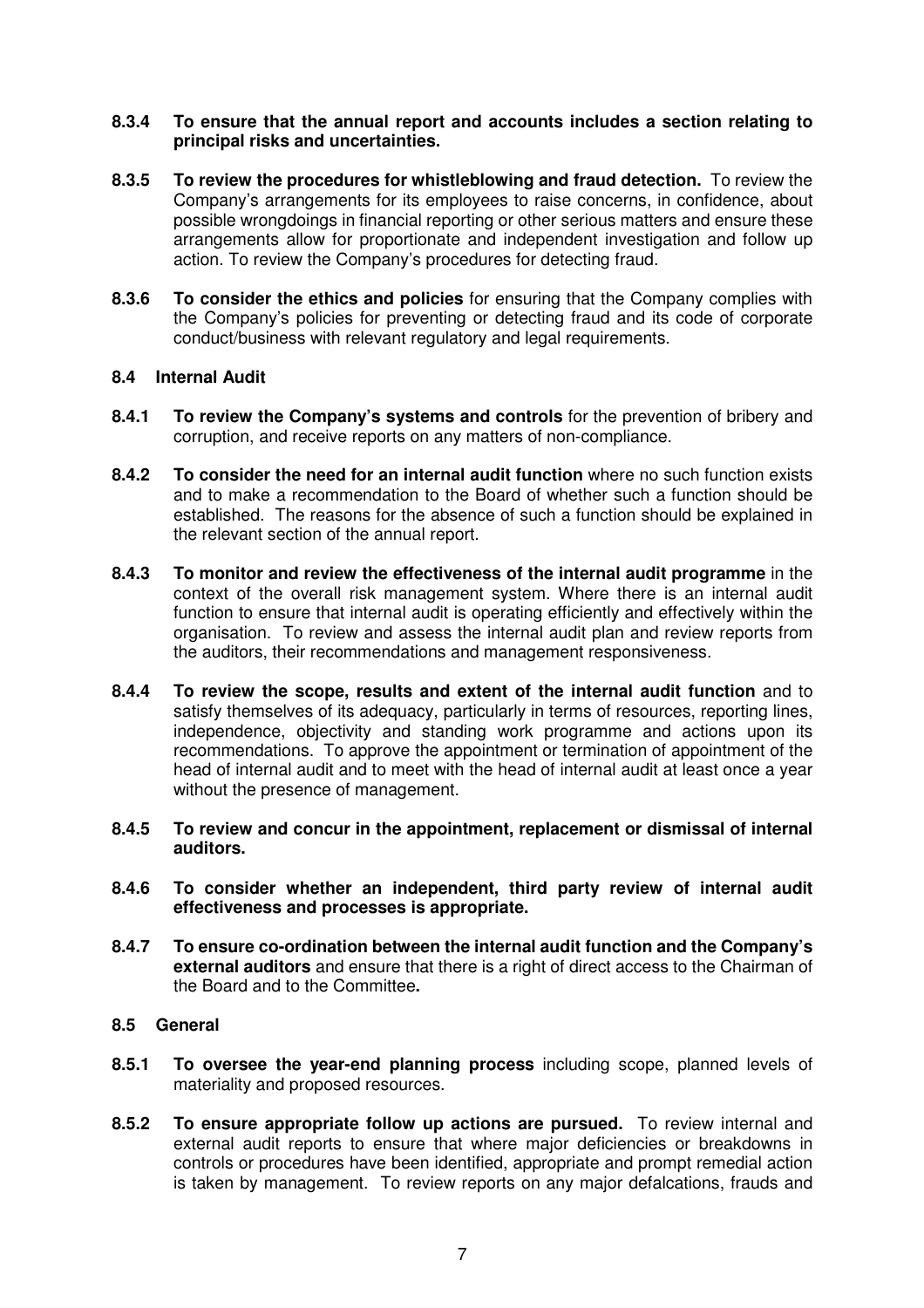thefts from the Company and management's response (in the absence of management where necessary).

- **8.5.3 To review the Treasury Policy** of the Company including, but not limited to, the Company's management of interest rates and currency risks arising from its operations and sources of finance and the Company's transactional currency exposure arising from its commercial activities overseas.
- **8.5.4 To review the adequacy and availability of the Company's banking facilities** and report to the Board thereon.
- **8.5.5 To consider and monitor the impact of taxation changes/opportunities.**
- **8.5.6 To review annually the Committee's terms of reference,** its performance and effectiveness and recommend any necessary changes to the Board.
- **8.5.7 To institute special projects or other investigations** on any matter within the Committee's terms of reference as it sees fit, following consultation with the Chairman/Chief Executive. Additionally, to consider from time to time whether any special remit shall be referred to the Company's external auditors or to any other external body. To consider the findings of any other internal investigations.
- **8.5.8 To keep under review legislative and regulatory compliance activities**, including the development of appropriate procedures, periodically monitoring the adequacy of compliance arrangements within the Company. To give due consideration to laws and regulations, the Code and the requirements of the FCA Listing Rules and any other applicable rules, as appropriate.
- **8.5.9 To have access to sufficient resources** in order to carry out its duties, including access to the Company Secretary for assistance as required. To be provided with appropriate training in terms of induction and any relevant professional development on an ongoing basis.

#### **8.5.10 To communicate effectively to shareholders the extent of its activities.**

**8.5.11 To be offered the provision of appropriate and timely training,** both for new members and on an ongoing basis including ensuring all members are kept appraised of market practice and regulatory and governance development

### **8.5.12 To work and liaise as necessary with all other Board Committees.**

(Note: The Board itself has the overall responsibility for reviewing the effectiveness of internal controls. In doing so, the Board is required to exercise the standard of care applicable to directors in the exercise of their duties. The Board is also required to give explicit confirmation in the annual report and accounts where any action has been taken, or is being taken, to remedy significant failings or weaknesses identified in its review of the internal control system. Accordingly, the Committee shall report to the Board on this area in sufficient detail and with sufficient regularity as to enable the Board to fulfil its duties and to provide assurance to the Board that the controls have been adequate throughout the year and to support the end of year statement of the Board within the annual report and accounts.)

#### **The Board authorises the Committee:**

To investigate any activity within its terms of reference and seek any information it requires from any employee (all employees being directed to co-operate with any such request by the